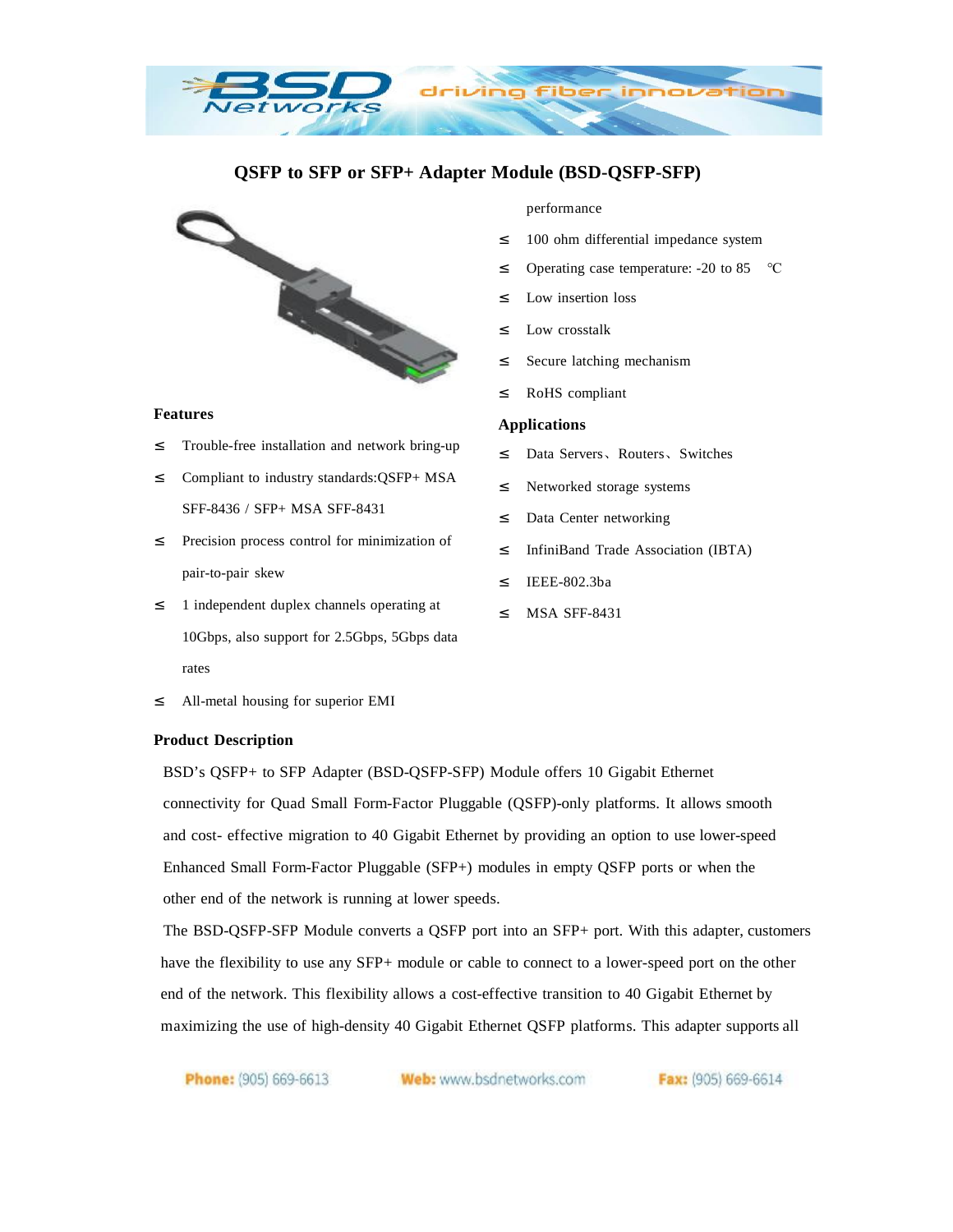

SFP+ optics and cable reaches.Compatible Switch Models and SFP+ Modules.A list of SFP+

transceiver modules that can be plugged into the module is provided in Table 1

| <b>Item</b>                 | <b>Product Name</b>               | <b>Product Description</b>                       |
|-----------------------------|-----------------------------------|--------------------------------------------------|
|                             | $SFP-10G-SR$                      | 10GBASE-SR SFP+ Module for Multimode Fiber       |
| $\mathcal{D}_{\mathcal{A}}$ | $SFP-10G-LR$                      | 10GBASE-LR SFP+ Module for Single-Mode Fiber     |
|                             | $SFP-10G-ER$                      | 10GBASE-ER SFP+ Module for Single-Mode Fiber     |
|                             | $SFP-10G-ZR$                      | DWDM SFP+ Modules for Single-Mode Fiber          |
|                             | 10G SFP+ Copper Cables            | $SFP+ Copper Cables$ (1-m to 10-m lengths)       |
| 6                           | 10G SFP+ Active Optical<br>Cables | SFP+ Active Optical Cables (1-m to 10-m lengths) |

### **Table 1. SFP or SFP+ Transceiver Modules**

## **Recommended Operation Condition**

| <b>Parameter</b>                        | $S_{y}$   | Min   | <b>Max</b> |      |
|-----------------------------------------|-----------|-------|------------|------|
| <b>Operating Case Temperature</b>       | Top       | $-20$ | 85         | de   |
| Storage Temperature                     | Tst       | $-40$ | 125        | de   |
| Relative Humidity<br>(non-condensation) | <b>RS</b> |       | 85         | $\%$ |
| Supply Voltage                          | VC        | 3.15  | 3.45       |      |

### **QSFP+ Host board Connector Pinout**

#### **Figure 1: MSA compliant Connector**





# **Bottom Side** Viewed from Bottom

Phone: (905) 669-6613

Web: www.bsdnetworks.com

Fax: (905) 669-6614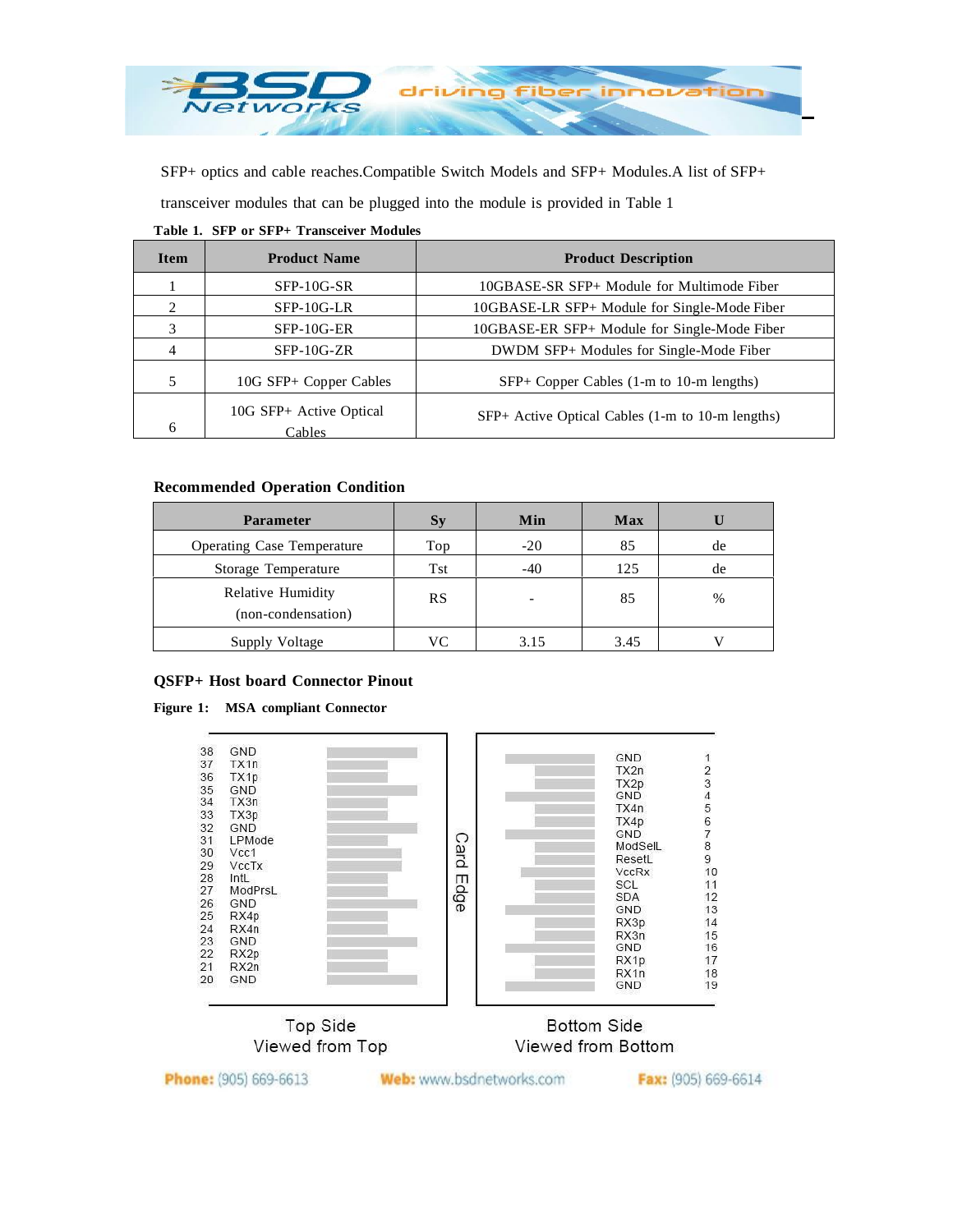

**Figure 2**: **Pin Definitions**

| Pin            | Logic      | <b>Symbol</b> | <b>Name/Description</b>              | <b>Note</b>  |
|----------------|------------|---------------|--------------------------------------|--------------|
| 1              |            | <b>GND</b>    | Ground                               | 1            |
| $\overline{2}$ | $CML-I$    | Tx2n          | Transmitter Inverted Data Input      |              |
| 3              | $CML-I$    | Tx2p          | Transmitter Non-Inverted Data output |              |
| $\overline{4}$ |            | <b>GND</b>    | Ground                               | 1            |
| 5              | CML-I      | Tx4n          | Transmitter Inverted Data Input      |              |
| 6              | CML-I      | Tx4p          | Transmitter Non-Inverted Data output |              |
| $\tau$         |            | <b>GND</b>    | Ground                               | 1            |
| 8              | LVTLL-I    | ModSelL       | Module Select                        |              |
| 9              | LVTLL-I    | ResetL        | Module Reset                         |              |
| 10             |            | VccRx         | + 3.3V Power Supply Receiver         | 2            |
| 11             | LVCMOS-I/O | <b>SCL</b>    | 2-Wire Serial Interface Clock        |              |
| 12             | LVCMOS-I/O | <b>SDA</b>    | 2-Wire Serial Interface Data         |              |
| 13             |            | <b>GND</b>    | Ground                               |              |
| 14             | CML-O      | Rx3p          | Receiver Non-Inverted Data Output    |              |
| 15             | CML-O      | Rx3n          | Receiver Inverted Data Output        |              |
| 16             |            | <b>GND</b>    | Ground                               | 1            |
| 17             | CML-O      | Rx1p          | Receiver Non-Inverted Data Output    |              |
| 18             | CML-O      | Rx1n          | Receiver Inverted Data Output        |              |
| 19             |            | <b>GND</b>    | Ground                               | 1            |
| 20             |            | <b>GND</b>    | Ground                               | 1            |
| 21             | CML-O      | Rx2n          | Receiver Inverted Data Output        |              |
| 22             | $CML-O$    | Rx2p          | Receiver Non-Inverted Data Output    |              |
| 23             |            | <b>GND</b>    | Ground                               | 1            |
| 24             | CML-O      | Rx4n          | Receiver Inverted Data Output        | $\mathbf{1}$ |
| 25             | CML-O      | Rx4p          | Receiver Non-Inverted Data Output    |              |
| 26             |            | <b>GND</b>    | Ground                               | 1            |
| 27             | LVTTL-O    | ModPrsL       | Module Present                       |              |
| 28             | LVTTL-O    | IntL          | Interrupt                            |              |
| 29             |            | VccTx         | +3.3 V Power Supply transmitter      | 2            |
| 30             |            | Vcc1          | $+3.3$ V Power Supply                | $\mathbf{2}$ |
| 31             | LVTTL-I    | LPMode        | Low Power Mode                       |              |
| 32             |            | <b>GND</b>    | Ground                               | 1            |
| 33             | $CML-I$    | Tx3p          | Transmitter Non-Inverted Data        |              |
| 34             | $CML-I$    | Tx3n          | Transmitter Inverted Data Output     |              |
| 35             |            | <b>GND</b>    | Ground                               | 1            |
| 36             | CML-I      | Tx1p          | Transmitter Non-Inverted Data        |              |

Phone: (905) 669-6613 Web: www.bsdnetworks.com Fax: (905) 669-6614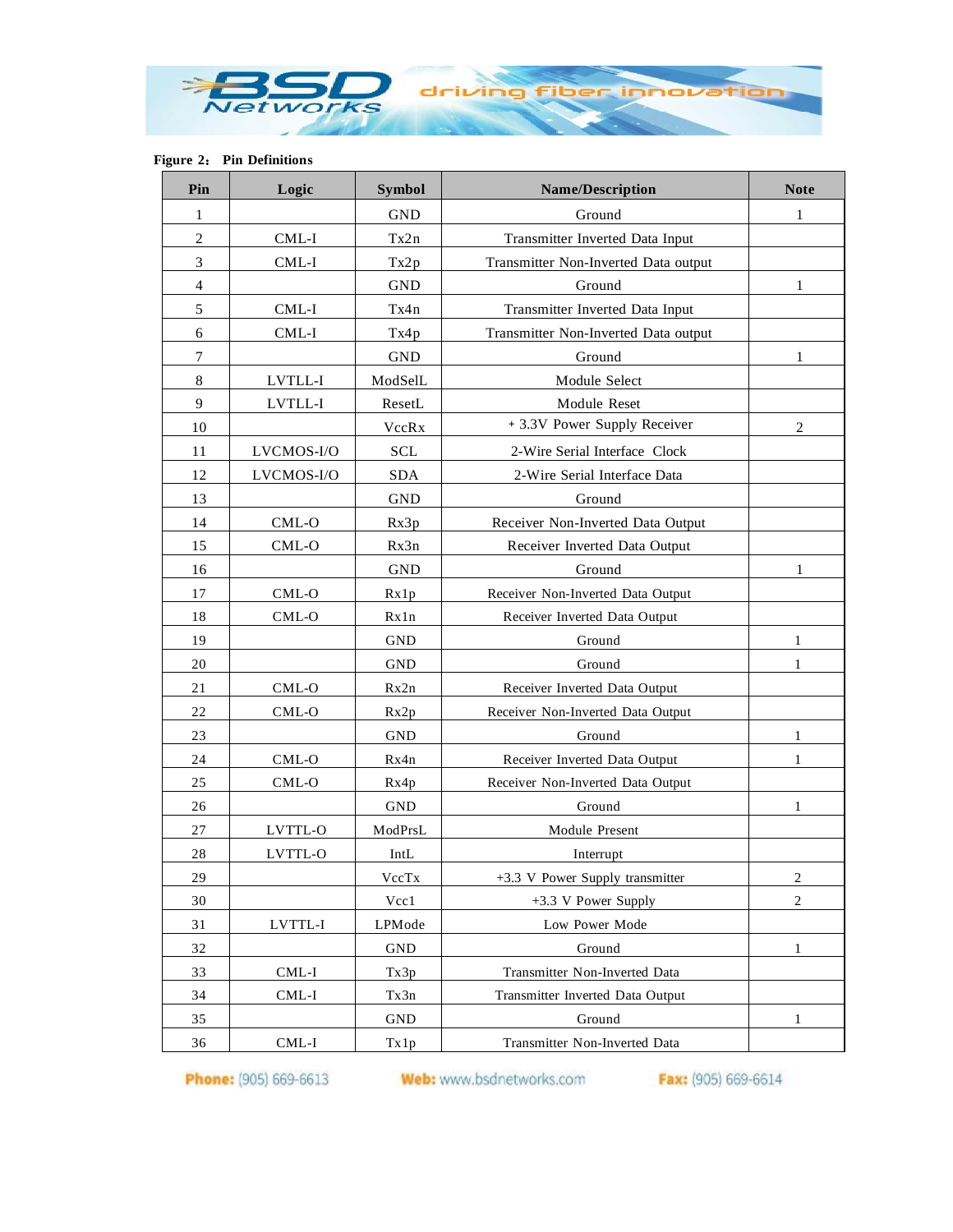|    | <b>Networks</b> |      | driving fiber innovation         |  |
|----|-----------------|------|----------------------------------|--|
| 37 | CML-I           | Tx1n | Transmitter Inverted Data Output |  |
|    |                 |      |                                  |  |
| 38 |                 | GND  | Ground                           |  |

Note:

1.GND is the symbol for signal and supply (power) common for QSFP modules. All are common within the QSFP module and all module voltages are referenced to this potential otherwise noted. Connect these directly to the host board signal common ground plane

2.cc Rx, Vcc1 and Vcc Tx are the receiver and transmitter power suppliers and shall be applied concurrently. Recommended host board power supply filtering is shown below. Vcc Rx, Vcc1 and Vcc Tx may be internally connected within the QSFP transceiver module in any combination. The connector pins are each rated for a maximum current of 500mA.

### **SFP+ Host board Connector Pinout for SFP+**

**Figure 3: MSA compliant Connector**



#### **Figure 4**: **Pin Definitions**

| Pin            | Logic                  | <b>Symbol</b>      | <b>Name/Description</b>                                                                              | <b>Note</b> |
|----------------|------------------------|--------------------|------------------------------------------------------------------------------------------------------|-------------|
| 1              |                        | VeeT               | Module Transmitter Ground                                                                            |             |
| $\overline{2}$ | LVTTL-O                | Tx_Fault           | <b>Transmitter Fault</b>                                                                             | 2           |
| 3              | LVTTL-I                | Tx Disable         | <b>Transmitter Disable</b>                                                                           | 3           |
| $\overline{4}$ | LVTTL-I/O              | <b>SDA</b>         | MOD-DEF2 2-wire serial interface data line                                                           | 4           |
| 5              | LVTTL-I/O              | <b>SCL</b>         | MOD-DEF1 2-wire serial interface clock line                                                          | 4           |
| 6              |                        | Mod_Abs            | Module Absent                                                                                        | 5           |
| $\overline{7}$ | LVTTL-I                | RS <sub>0</sub>    | Rate Select Zero                                                                                     |             |
| 8              | LVTTL-O                | R <sub>x</sub> LOS | Module Receiver Loss of Signal                                                                       | 2           |
| 9              | LVTTL-I                | RS1                | Rate Select One                                                                                      |             |
| 10             |                        | VeeR               | Module Receiver Ground                                                                               |             |
| 11             |                        | VeeR               | Module Receiver Ground                                                                               |             |
| 12             | $CML-O$                | $RD-$              | Receiver Inverted Data Output                                                                        |             |
| 13             | CML-O                  | $RD+$              | Receiver Non-Inverted Data Output                                                                    |             |
| 14             | mlanner (OAE) CCO CC19 | VeeR               | Module Receiver Ground<br><b>BRAINS</b> Courses handles also caused the same <b>From INNEL CENTA</b> |             |

**Phone:** (905) 669-6613

**Web:** www.bsdnetworks.com

Fax: (905) 669-6614